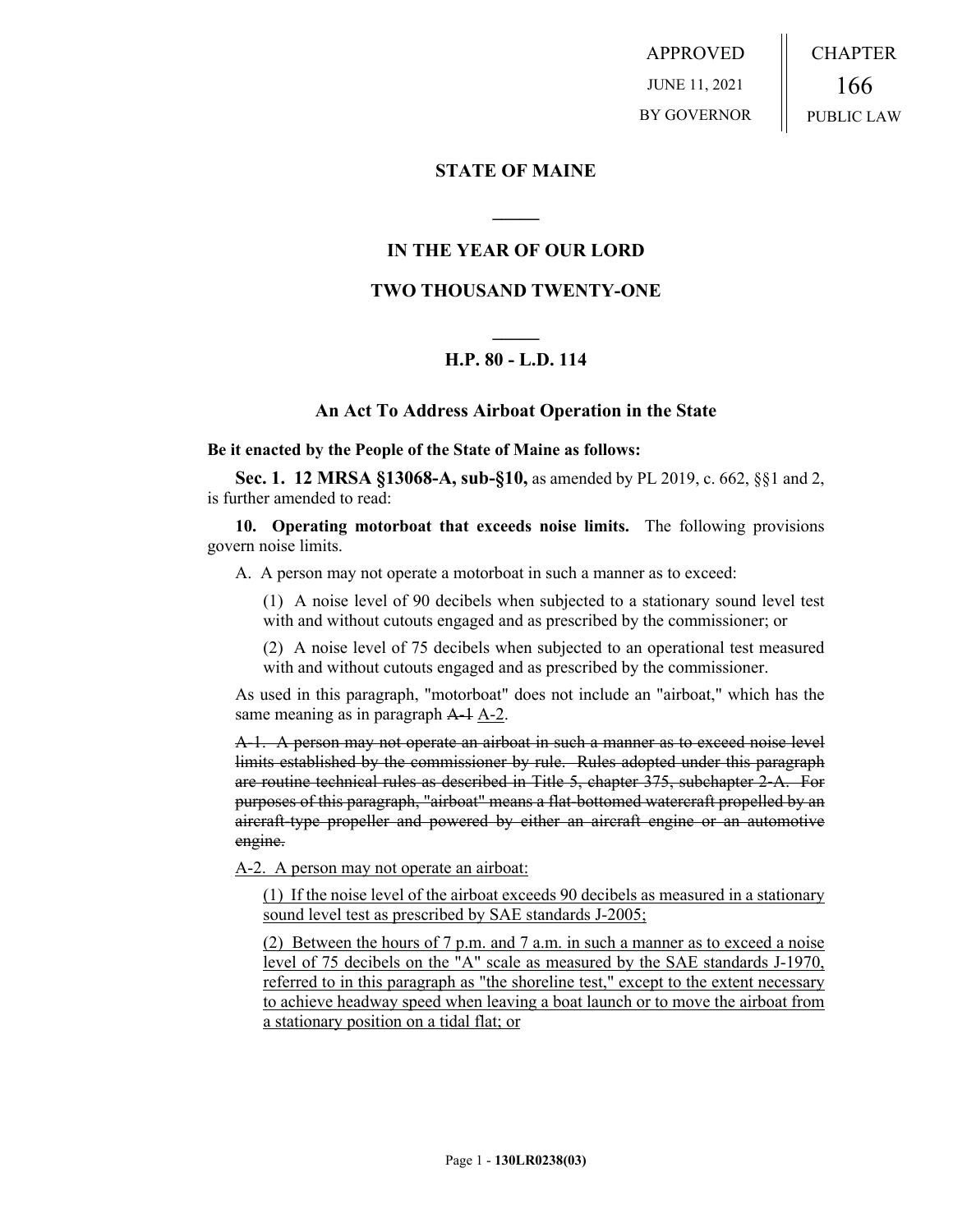(3) After 7 a.m. and before 7 p.m. in such a manner as to exceed a noise level of 90 decibels as measured by the shoreline test, except to the extent necessary to achieve headway speed when leaving a boat launch or to move the airboat from a stationary position on a tidal flat.

For purposes of this paragraph, "airboat" means a flat-bottomed watercraft propelled by an aircraft-type propeller and powered by either an aircraft engine or an automotive engine and "SAE standards" means technical standards adopted by the Society of Automotive Engineers.

This paragraph does not apply to the operation of an airboat by a marine patrol officer appointed under section 6025, subsection 1, a game warden or a municipal law enforcement officer.

This paragraph is repealed on September 30, 2022.

B. The following penalties apply to violations of this subsection.

(1) A person who violates this subsection commits a civil violation for which a fine of not less than \$300 nor more than \$500 may be adjudged.

(2) A person who violates this subsection after having been adjudicated as having committed 3 or more civil violations under this Part within the previous 5-year period commits a Class E crime.

C. This subsection does not apply to motorboats that are operating in a regatta or race approved by the commissioner under section 13061.

**Sec. 2. Stakeholder group on airboat noise issues.** The Commissioner of Marine Resources and the Commissioner of Inland Fisheries and Wildlife, referred to in this section as "the commissioners," shall convene a stakeholder group on issues related to airboat noise, referred to in this section as "the stakeholder group."

**1. Formation.** The stakeholder group must include a marine patrol officer and a game warden appointed by the commissioners. The commissioners shall also invite the following to serve as members of the stakeholder group: 3 commercial marine shellfish harvesters who operate airboats; 3 resident coastal property owners; 2 municipal marine shellfish officers; and 2 coastal municipal administrators. The commissioners or the commissioners' designees serve as cochairs of the stakeholder group. The cochairs shall call and convene the first meeting of the stakeholder group no later than 30 days following the effective date of this section.

**2. Duties.** The stakeholder group:

A. Shall examine and determine airboat mechanical systems and adjustments that result in the lowest practically achievable airboat decibel levels;

B. Shall examine and determine available federal or other funding to assist airboat owners in addressing any identified deficiencies in their airboat mechanical systems to achieve the results determined under paragraph A; and

C. May examine any related issues that the stakeholder group determines appropriate, including but not limited to establishing and restoring shellfish harvester access to coastal tidal areas, airboat operational techniques to allow for lower decibel levels and appropriate training and equipment for state and municipal law enforcement officers.